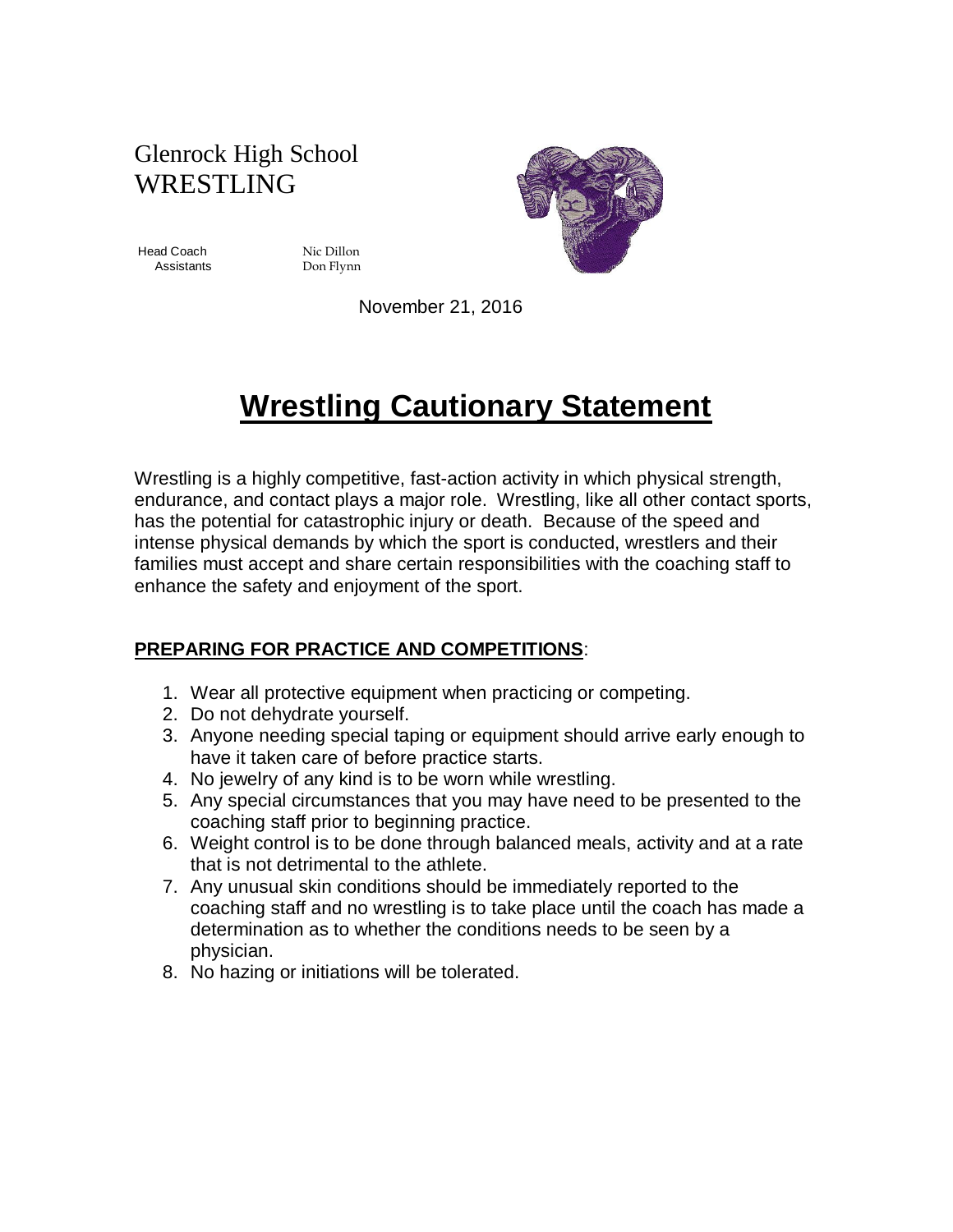#### **IN THE LOCKER ROOMS:**

- 1. Be careful of slippery floors.
- 2. Pick up all litter and clothing in the locker room as you leave.
- 3. Keep your equipment locked in your locker and turn in your work-out gear at the end of every practice so that it can be washed.
- 4. No horseplay in the locker room.

#### **PRACTICES AND COMPETITIONS:**

- 1. Do not wrestle too close to the walls or hard surfaces. If you get too close to the walls, stop and move away and resume action.
- 2. Be aware of others as you participate and where they are so that you do not accidentally injure someone else.
- 3. Tuck in T-shirts so that you or your partner do not get caught up in it and become injured

Please be aware of any unsafe conditions and report them to the coach immediately. These simple reminders are for your safety.

## ACKNOWLEDGEMENT

We certify that we have read, understand, and agree to adhere to the cautions, considerations and responsibilities required for participation on the Glenrock High School Wrestling team.

Athlete's Name - printed Parent's Name printed

\_\_\_\_\_\_\_\_\_\_\_\_\_\_\_\_\_\_\_

\_\_\_\_\_\_\_\_\_\_\_\_\_\_\_\_\_\_\_